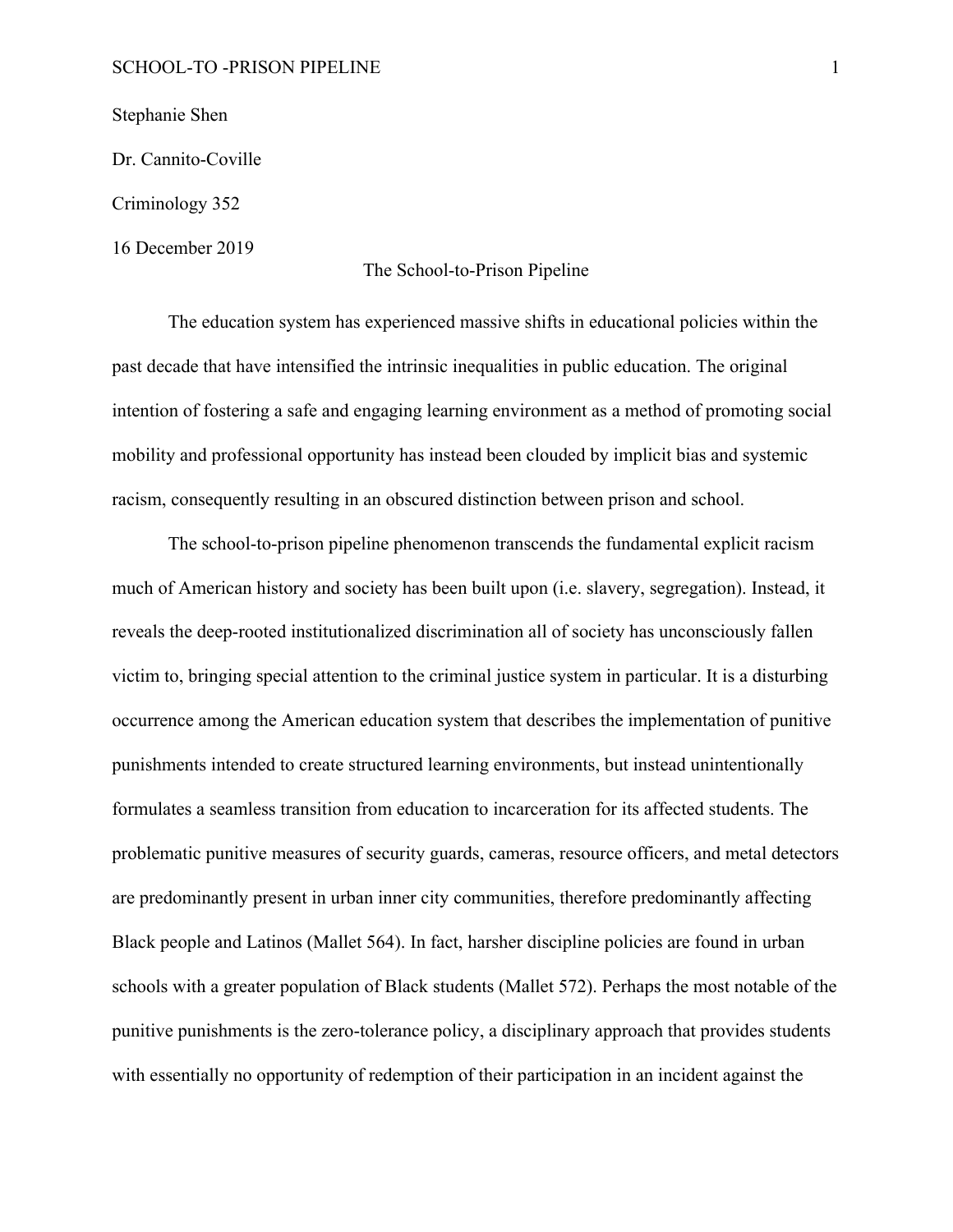### SCHOOL-TO -PRISON PIPELINE 2

school's rules. With additional outside research, another journal by Mallet was found that further elaborates on the problematic aspects of the zero tolerance policy. Such a policy not only fails to ignore but also further worsens the problems Black people and Latinos had already been facing, such as trauma, mental illness, familial issues, and poverty. Increased suspension and expulsion rates as a result of the policy also increases a student's chances of dropping out, in return making them at a higher risk for crime (Mallet 15).

Assessing the issue of the school-to-prison pipeline through the general strain theory offers an explanation as to why minority students behave the way they do and therefore reveals the systemic inequalities causing the issue. It is theorized that the disproportionate arrest and incarceration rates among Black people and White people originates from the possibility that severe poverty increases the chances of someone committing a crime (Kaufman, 425). Given the fact that the harsh punitive punishments occur mostly in urban inner-city areas, it is thus reasonable to conclude that Black and Latino students living in such areas may fend off this economic strain by committing crimes to alleviate their poverty. Therefore the pipeline system reveals the systemic economic inequalities embedded in society as well. This ideology is also supported by the fact that as a result of living in racially segregated communities, Black Americans are therefore more prone to victimization and school dropout (Crutchfield et. al. 220). Furthermore, Kaufmen's discussion of the educational strain also alludes to this correlation between lower quality schools and lower-income cities. Countless studies have shown that Black people and Latinos achieve significantly less academic achievement than a middle to upper class White school as a result of fewer academic resources (Kauffman 427). The nuances surrounding the school-to-prison pipeline system is worthy of understanding for several reasons. First, it is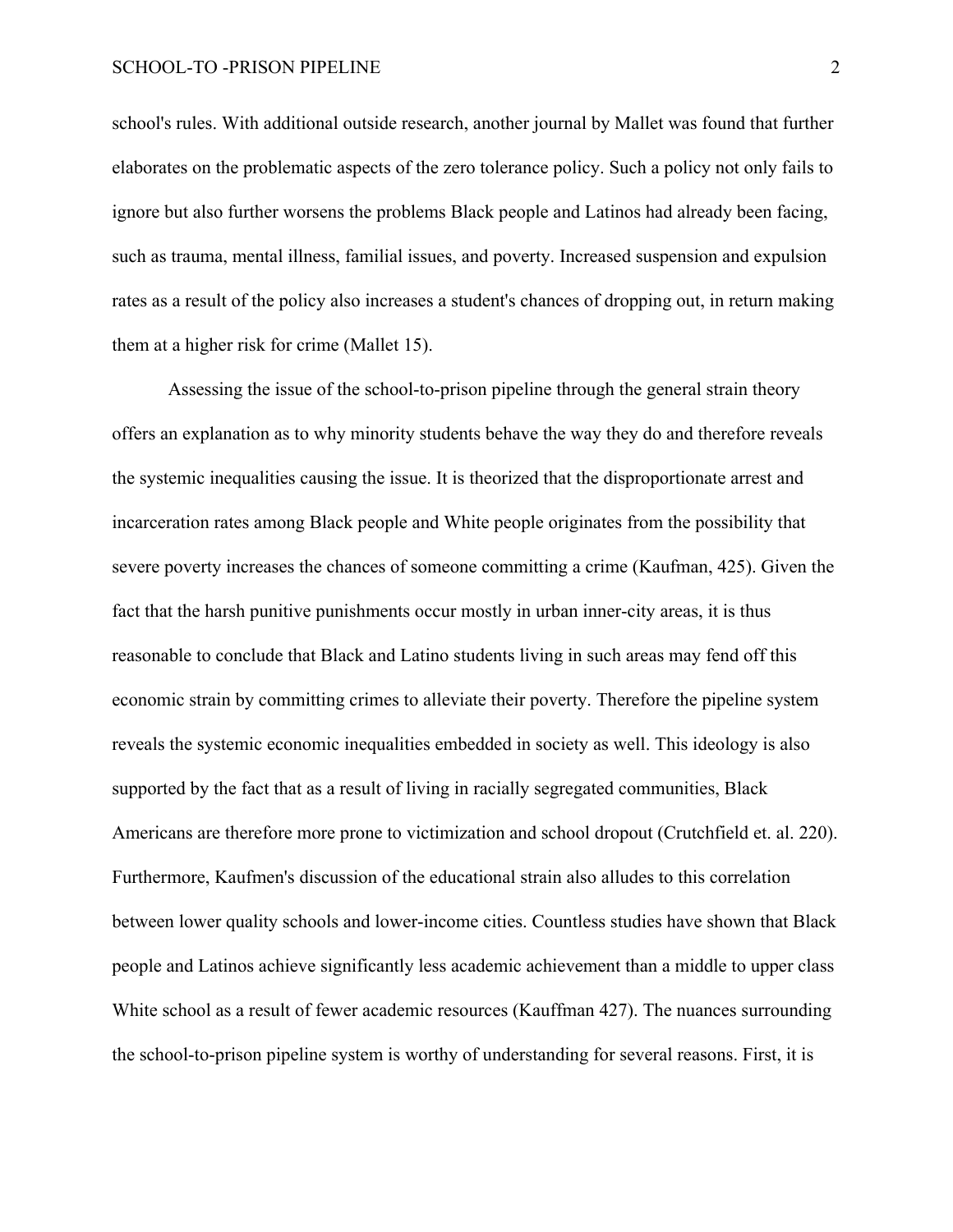### SCHOOL-TO -PRISON PIPELINE 3

only by comprehending its complexities that policy makers are able to finally address it as a result of a systemic issue, rather than a merit-based issue of the minority student. It is also by understanding its causes that effective solutions are finally able to be applied, and as a direct result a better education experience will be offered to urban inner city minority students. Perhaps the most harmful byproduct of failing to understand the root causes of the pipeline system is continued denial of the systemic inequalities of this issue (Alexander 177). It is this denial that will continue to foster a culture of racial educational and housing segregation.

Though the issue of race dominates the discussion of the pipeline, evaluating this phenomenon through an intersectional lens may be beneficial in grasping a deeper understanding of its causes. It is worth paying attention to the fact that as opposed to just racial minority students who are affected by this issue, it is specifically low-income males of a racial minority who are affected (Mallet 572). Thus it is necessary to also acknowledge the roles class and gender discrimination play into the school-to-prison pipeline, as failure to do so may result in root causes of the problem being unaddressed. Intersectionality also forces society to expand their existing understandings of identity past individual experiences. Evaluating how systems of power intersect and influence individual and/or group identities and the disrimination that comes with those identities shifts the attention away from the individual's personal experience to instead structures of power (Collins 233). This ideology is applicable to the school-to-prison pipeline in the sense that it acknowledges that the disproportionate arrest rates of Black people and Latinos is not in fact a result of any intrinsic inferior characteristic to those groups of people, but rather the works of systemic racism, classicism, and sexism beyond their control.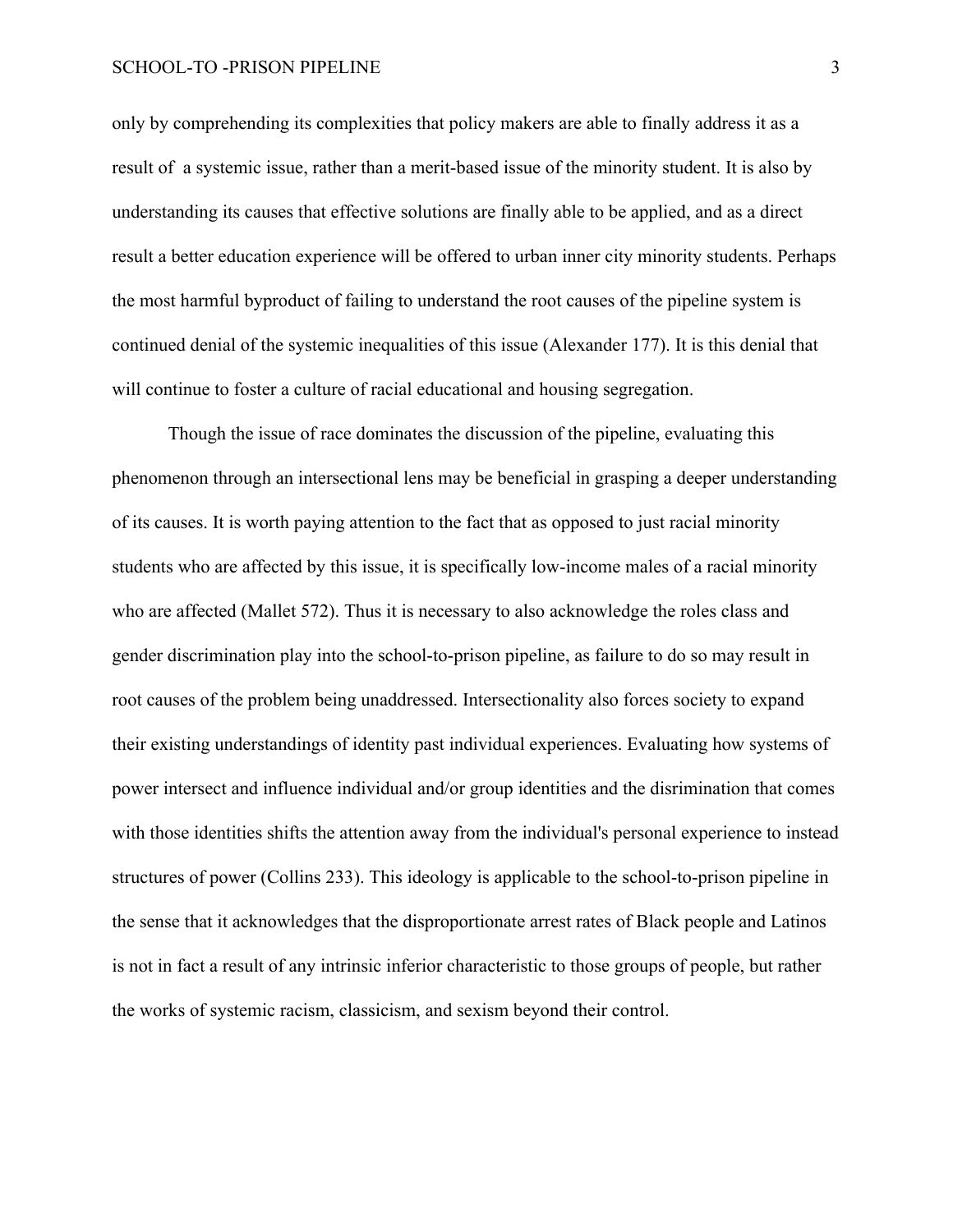Upon further research, valuable insight has been offered by other researchers and scholars that further support this notion. For example, Gass and Laughter conducted a long term quantitative study among several urban schools that concluded fostering a closer relationship between the teacher and the students increased a student's academic achievement and retention (Gass and Laughter 339). This finding thus exemplifies that the negative behavior conducive to juvenile delinquency is largely controlled by the environment. This was a common conclusion amongst other researchers including Yang, et. al. who did a comprehensive survey among educators in urban school settings on their opinions of the punitive punishment system. They found that most of the teachers were indeed aware of extrinsic factors responsible for the disproportionality in juvenile delinquency (Yang et. al. 6). It is with this social awareness that brings up potential solutions to the school-to-prison pipeline issue. First, like any issue stemming from systemic inequalities, it is essential to educate and train teachers and policy makers alike on their own implicit bias. It is through tackling one's personal unawareness of their own discrimination towards a group of people where effective change occurs. In terms of more practical and logistical solutions, perhaps the first step is removing any form of unfair punitive measures found in urban schools that are not found anywhere else. This will not only humanize the students but also decrease their risk of coming into contact with external law enforcement. In addition, it may be helpful to act directly on the students themselves by providing more college and career preparation, either through academic courses or special programs in place.

The original intention of providing a safer learning environment has been tainted by systemic and institutionalized racism and classism against Black and Latino students in urban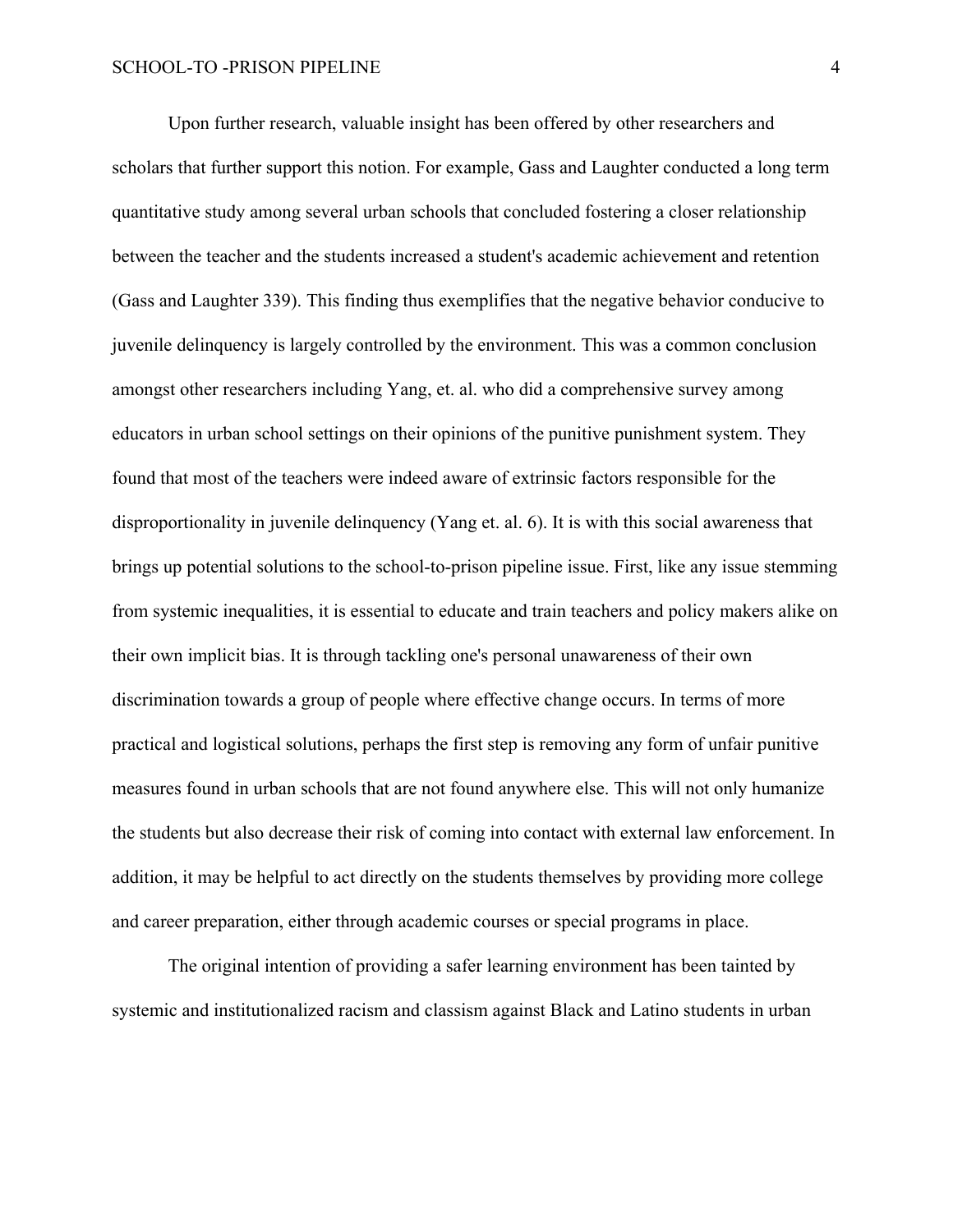cities. Thus the system underwent a massive shift in educational policies that have done nothing but dilute what is supposed to be an equal opportunity to education and employment for all.

# Works Cited

- Alexander, M. (2011). The New Jim Crow. *The New Jim Crow: Mass incarceration in the age of colorblindness* (pp. 178-220). New York: The New Press.
- Collins, P. H. (2013). On intellectual activism. *Towards a new vision (pp. 233).* Philadelphia, PA: Temple University Press.
- Crutchfield, Robert D., et. al. (2009). Racial Disparities in Early Criminal Justice Involvement. *Race and Social Problems*, 218-230. doi: 10.1007/s12552-009-9018-y
- Gass, Kayla M., & Judson C. Laughter (2017). Can I Make Any Difference? Gang Affiliation, the School-to-Prison Pipeline, and Implications for Teachers. *The Journal of Negro Education*, *84*(3), 333. doi:10.7709/jnegroeducation.84.3.0333
- Mallett, Christopher A. (2015). The School-to-Prison Pipeline: A Critical Review of the Punitive Paradigm Shift. *Child and Adolescent Social Work Journal*, *33*(1), 15–24. doi:10.1007/s10560-015-0397-1
- Mallett, Christopher A. (2017). The School-to-Prison Pipeline: Disproportionate Impact on Vulnerable Children and Adolescents. *Education and Urban Society*, *49*(6), 563–592. doi: 10.1177/0013124516644053
- Kauffman, Joanne M., et. al. (2008). A General Strain Theory in Racial Differences in Criminal Offending. *The Australian and New Zealand Journal of Criminology*, *41*(3), 421-437. doi:10.1375/acri.41.3.421.